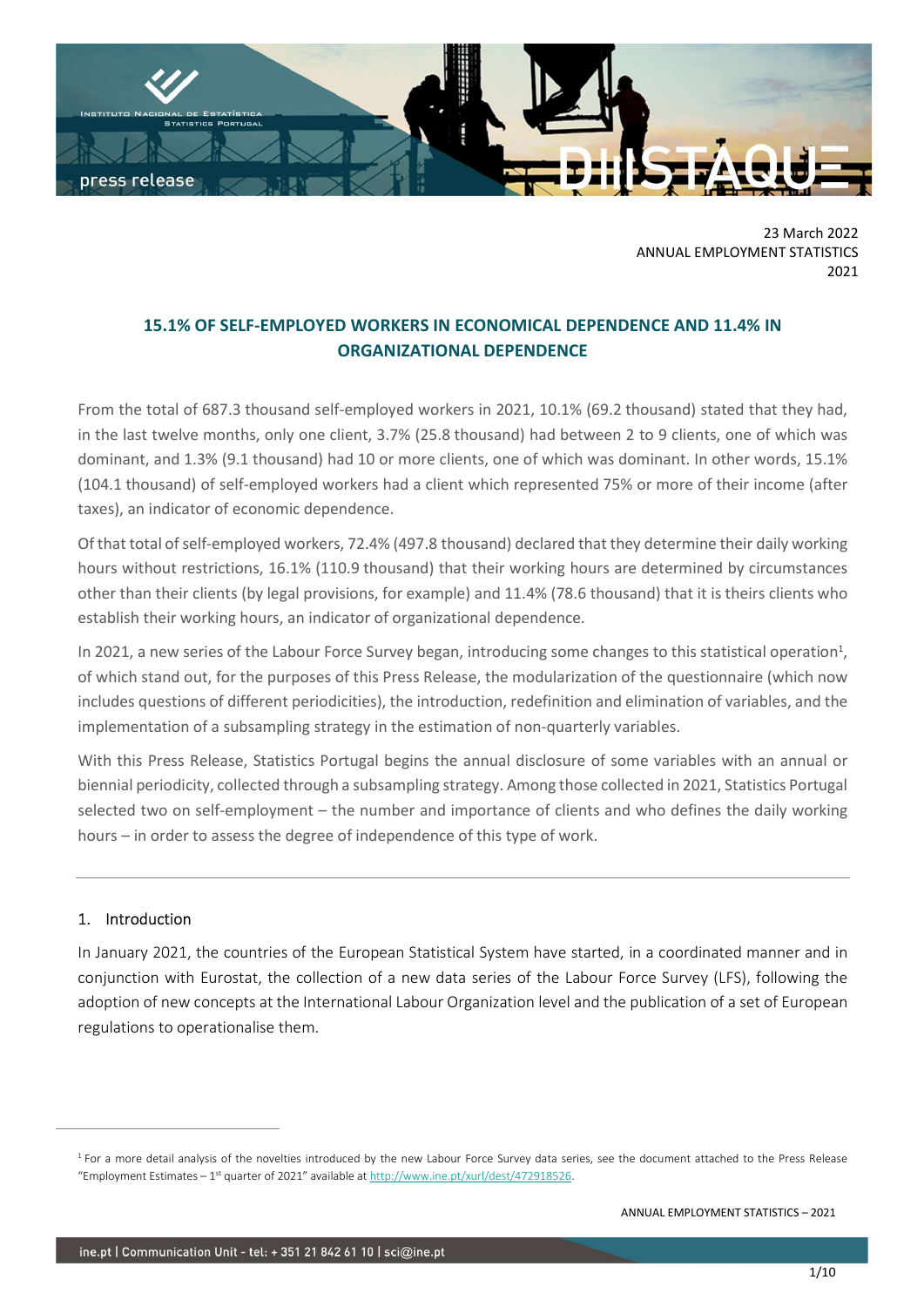

Although this new data series has not introduced major changes to the conceptual framework underlying the LFS, it still presents some novelties, among which the following stand out within the scope of the present Press Release:

- Introduction of a subsampling strategy (wave approach) to estimate non-quarterly variables in order to reduce the respondents' burden. This principle was also present in the reformulation of the questionnaire and in some methodological changes.
- Introduction of new variables; redefinition of variables; elimination of some variables; definition of core (that is, that are applied equally in all household surveys) and standardised (that are applied equally in only some of the household surveys) variables, to deepen the comparability of results internationally and between surveys.
- Questionnaire modularisation by incorporating questions with different periodicity: quarterly, annual, biennial and eight-yearly (regular modules every 8 years and ad hoc modules every 4).

The remaining characteristics of the LFS remain unchanged, such as its goals, nature and methodology, which are described in detail in the LFS Methodological Document<sup>2</sup>.

With this Press Release, Statistics Portugal publishes the results of the annual variablescollected, in 2021, through a subsampling strategy.

# 2. Self-employed work in 2021

Among the annual and biennial variables collected according to the aforementioned subsampling system, in 2021, Statistics Portugal selected, for disclosure in this Press Release, two variables that measure the impact of clients on the activity of self-employed workers, namely the existence of clients who , alone, represent a high share of the worker's income and who stipulate the worker's working hours.

From the total of 687.3 thousand self-employed workers in 2021, 65.4% (449.4 thousand) had 10 or more clients and none of them was considered dominant, that is, none of them individually represented 75% or more of the workers income (after paying taxes).

On the other hand, 10.1% (69.2 thousand) of self-employed workers stated that, in the last twelve months, they only had one client, 3.7% (25.8 thousand) had between 2 and 9 clients, one of which dominant, and 1.3% (9.1 thousand) had 10 or more clients, also one of which was dominant. In other words, 15.1% (104.1 thousand) of the self-employed workers had a dominant client.

<sup>&</sup>lt;sup>2</sup> Available at https://smi.ine.pt/DocumentacaoMetodologica/Detalhes/1572.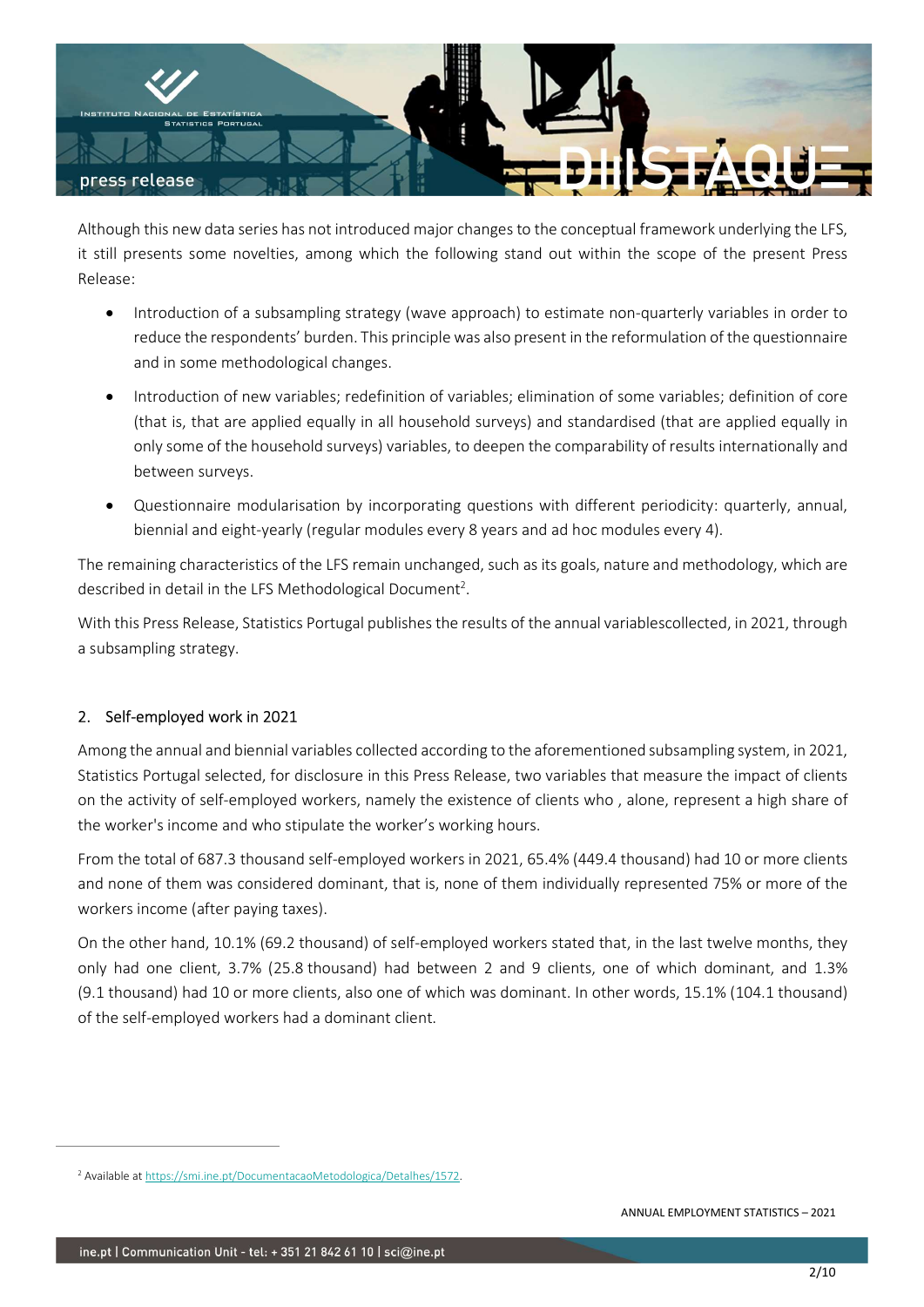

Analyzing these results by sex, it is observed that more men have clients with a decisive impact in their activity, since, among these, 10.4% had only 1 client in twelve months (9.6% in the case of of women) and 4.4% had 2 to 9 clients, one of which was dominant (2.6% of women)<sup>3</sup>.

Considering the economic sectors, the existence of a single customer was more prevalent in the primary sector (36.0%), while in the tertiary sector it was observed that it was more common to have 10 or more customers, none of which was dominant (74.3%).



### Figure 1. Self-employed workers by number and importance of clients in the last 12 months

Source: Statistics Portugal, Labour Force Survey - 2021.

Another of the measures that contribute to the analysis of the impact of clients on the activity of self-employed workers concerns the determination of daily working hours

<sup>&</sup>lt;sup>3</sup> For more information on the Self-employed workers by number and importance of clients in the last 12 months, see the tables in the Excel file attached to this Press Release.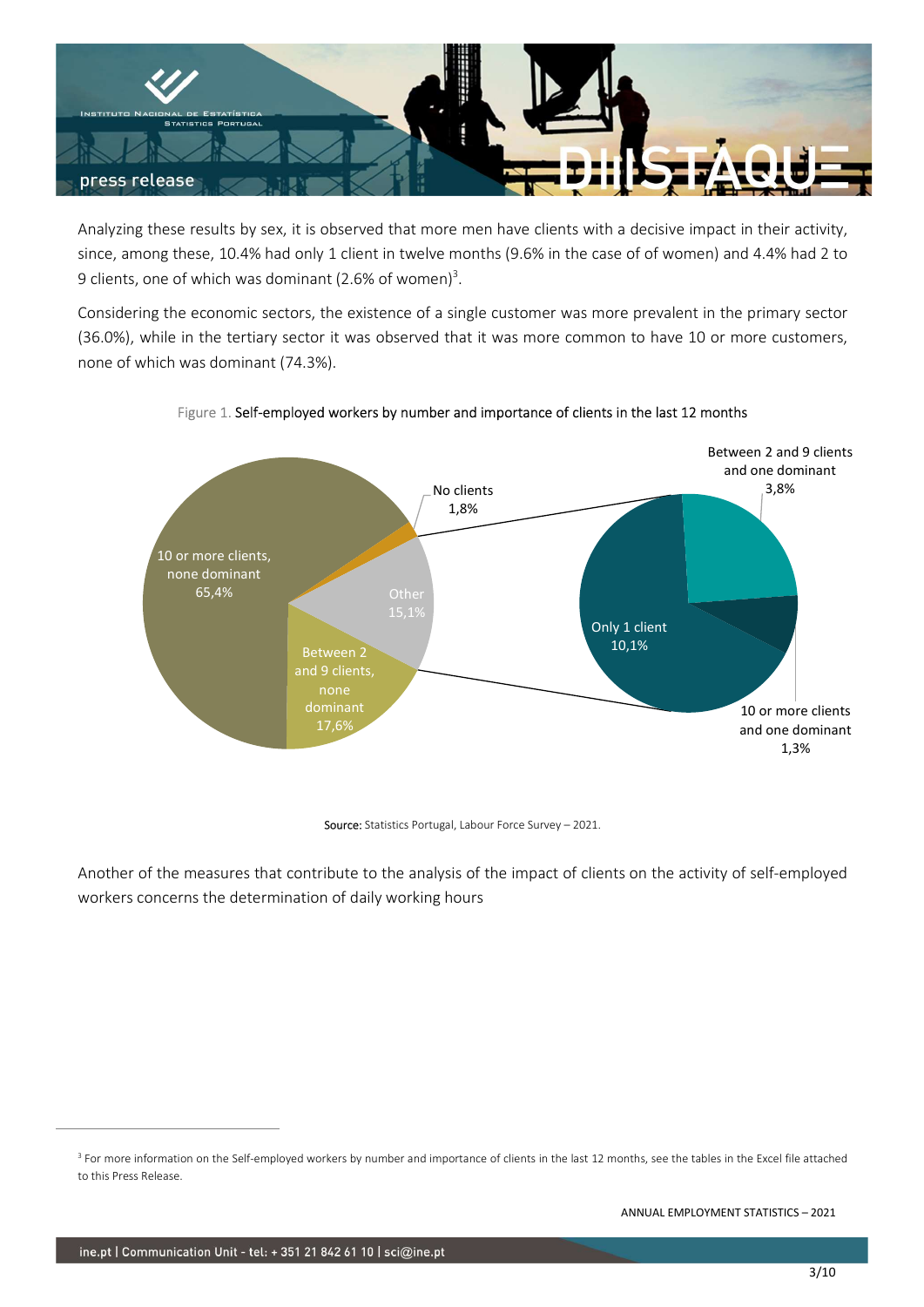

Figure 2. Self-employed workers according to who decides the daily working hours



Source: Statistics Portugal, Labour Force Survey - 2021.

From the total of 687.3 thousand self-employed workers, 72.4% (497.8 thousand) considered that they determine their daily working hours without restrictions, 16.1% (110.9 thousand) that their working hours are determined by circumstances other than their clients (for example, legal provisions) and 11.4% (78.6 thousand) that there are their clients who establish their working hours.

The two measures analyzed, economic dependence (a single client or the existence of a dominant client) and organizational dependence (clients who determine the daily working hours), are part of the indicator on "economically dependent self-employed persons", which corresponds to the number of self-employed workers economically dependent on a single client or on a dominant client, with that client determining the daily working hours<sup>4</sup>.

In 2021, this indicator covered 18.6 thousand people, which corresponded to 0.4% of the total employed population and 2.7% of the self-employed workers.

Economic dependence is more frequent in men (16.7%) than in women (12.5%), in young people aged 16 to 34 (30.5%), in individuals who have completed tertiary education (20.7%) and in those working in the agriculture, forestry and fishing sector (47.0%). On the other hand, organizational dependence is more common in women (13.2%) than in men (10.4%), in young people (15.3%) and in the service sector (14.1%). No differences are worth mentioning by level of education.

<sup>4</sup> Eurostat restricts this indicator to the self-employed persons without employees. Considering this population group, in 2021, the indicator "economically dependent self-employed persons" covered to 18,1 thousand people, representing 0.4% of the total employed population, 2.6% of self-employed workers and 4. 1% of self-employed workers without employees.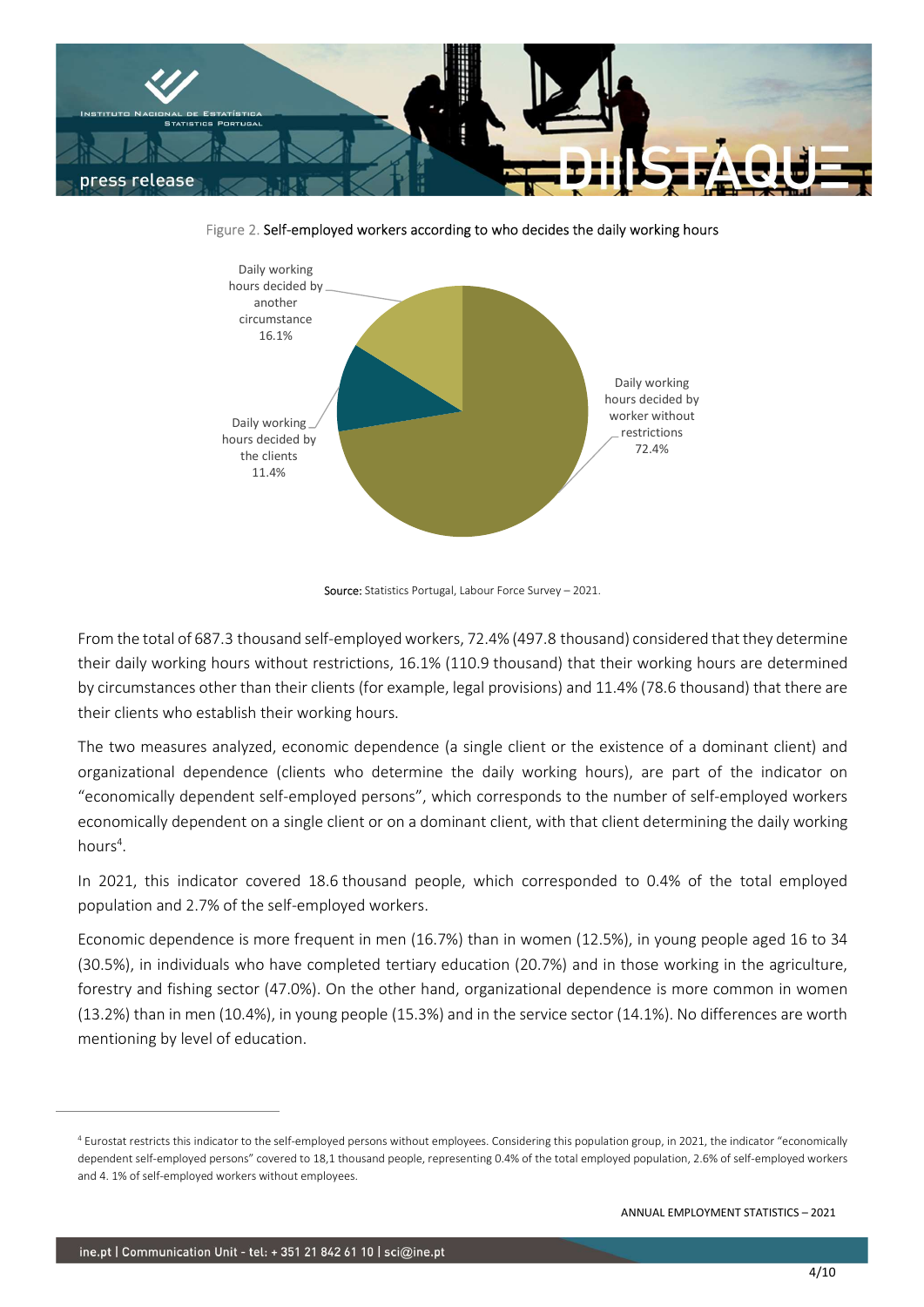

Table 1. Self-employed workers by economic and organizational dependence

| <b>INSTITUTO NACIONAL DE ESTATÍSTICA</b><br><b>STATISTICS PORTUGAL</b>                                                                                                  |
|-------------------------------------------------------------------------------------------------------------------------------------------------------------------------|
|                                                                                                                                                                         |
|                                                                                                                                                                         |
| press release                                                                                                                                                           |
|                                                                                                                                                                         |
| Table 1. Self-employed workers by economic and organizational dependence                                                                                                |
| Annual sample 2021                                                                                                                                                      |
| Organizational<br><b>Organizational</b><br>Organizational<br>Organizational<br><b>Total</b><br><b>Total</b><br>dependence<br>independence<br>dependence<br>independence |
| $\%$<br>Thousands                                                                                                                                                       |
| 687.3<br>608.7<br>100.0<br>11.4<br>78.6<br>88.6<br><b>Total</b>                                                                                                         |
| Economic dependence<br>18.6<br>15.1<br>2.7<br>104.0<br>85.4<br>12.4                                                                                                     |
| Economic independence<br>583.3<br>60.0<br>523.3<br>84.9<br>8.7<br>76.1                                                                                                  |

## 3. Sampling strategy for the annual, biennual and 8-yearly variables

The LFS sample is divided into six subsamples (called "waves"), and in each quarter a subsample is replaced by a new one (selected under the same design) after being observed for six consecutive quarters. This rotation design introduces a longitudinal component, thus allowing the follow-up of persons who remain in the sample for a maximum period of one and a half year.

The new wave approach strategy consists of surveying non-quarterly variables only in the entry wave of each quarter, thus allowing each respondent to be asked about that variable only once during the six quarters in which he/she participates in the LFS.

The variables surveyed under the wave approach strategy are of annual, biennial or eight-yearly periodicity and their results refer to one year, making use of the four entry waves that were collected during that year (one in each quarter).

Due to this particularity, the results obtained for these variables for some population groups (such as, for example, the number of employees or of self-employed workers) may not coincide with those corresponding to the averages of the four quarters of the year, for which the full sample was used (the 2021 results were released with those of the 4<sup>th</sup> quarter of 2021<sup>5</sup>). However, as indicated in the Methodological Note below, consistency was ensured between the estimates of annual averages and the annual estimates obtained by subsampling (wave approach) at the level of employment status (employed, unemployed, inactive population), by sex and some age groups.

<sup>&</sup>lt;sup>5</sup> The Press Release "Employment Statistics – 4<sup>th</sup> quarter if 2021" was published at February 9<sup>th</sup>, 2022 (at http://www.ine.pt/xurl/dest/472918611) and the indicators based in annual averages were published in the same day at www.ine.pt, tab Products / Database, theme: Labour Market.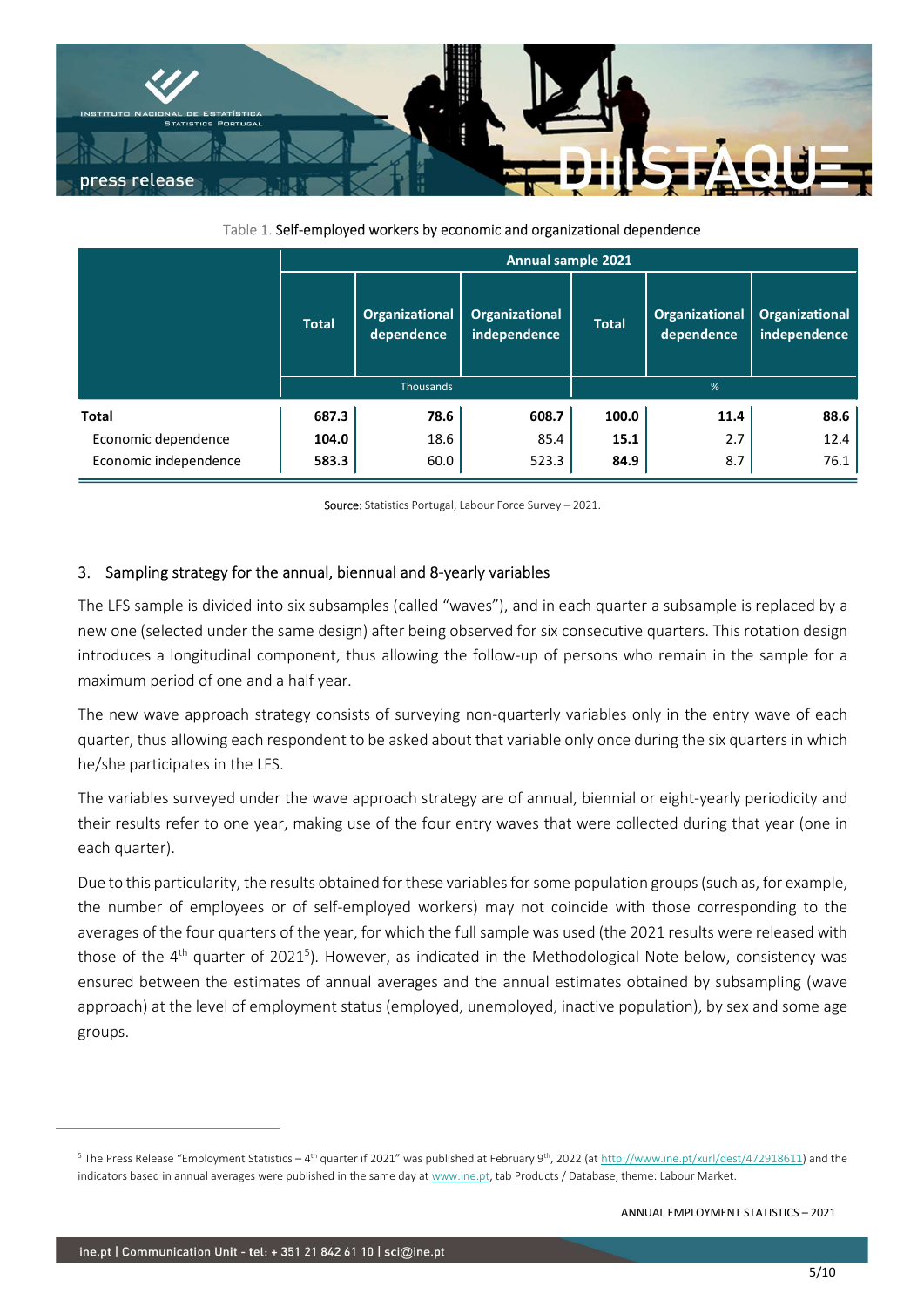

### 4. List of variables and questionnaire modularisation

Most of the variables existing in LFS2011 remain in LFS2021, making it possible to continue its analysis. In addition, new variables, more in line with current data needs, were added. However, not wanting to increase the questionnaire dimension and thus the respondent burden, the less asked for variables are no longer collected.

Among the new information that is now collected, the following stand out:

- The health module, collected every two years (even years), consisting of three questions about health status, limitations and their duration.
- A set of questions on the migratory context, complementing the existing quarterly questions. Asked every two years (odd years), this set includes questions on the reason for coming to Portugal and the existence of work before coming to Portugal.
- A set of biennial questions (even years) on the participation in education and training activities in the last 12 months (as in AES<sup>6</sup>), in addition to the quarterly questions about the last 4 reference weeks. These questions are fundamental for the calculation of public policy monitoring indicators in this area.
- Annual questions about working hours, which were previously questioned only in the context of an ad hoc module.
- A set of annual questions on economically dependent self-employment. These questions are intended to assess the number of clients of self-employed workers, the existence of clients who, alone, represent a high share of the worker's income and who stipulates the worker's working hours (if clients or him/herself).
- Questions, asked every year, about work experiences at a workplace as part of the education degree curriculum, their duration and payment.

As observed in this set of new variables and as previously stated, the LFS questionnaire was modularised integrating more questions but of different periodicity: quarterly, annual (alternating between even and odd years), biennial and eight-yearly. The last type of periodicity includes collecting regular modules every 8 years on pre-defined topics, whose evolution is to be monitored, and ad hoc modules on free topics, defined at the European level according to the need for information in a given period in time. These free topics are not repeated, but new subjects can be collected every 4 years.

Among the information that is no longer collected as it is not usually requested by LFS users, the following stand out:

Marital status.

<sup>6</sup> Adult Education Survey.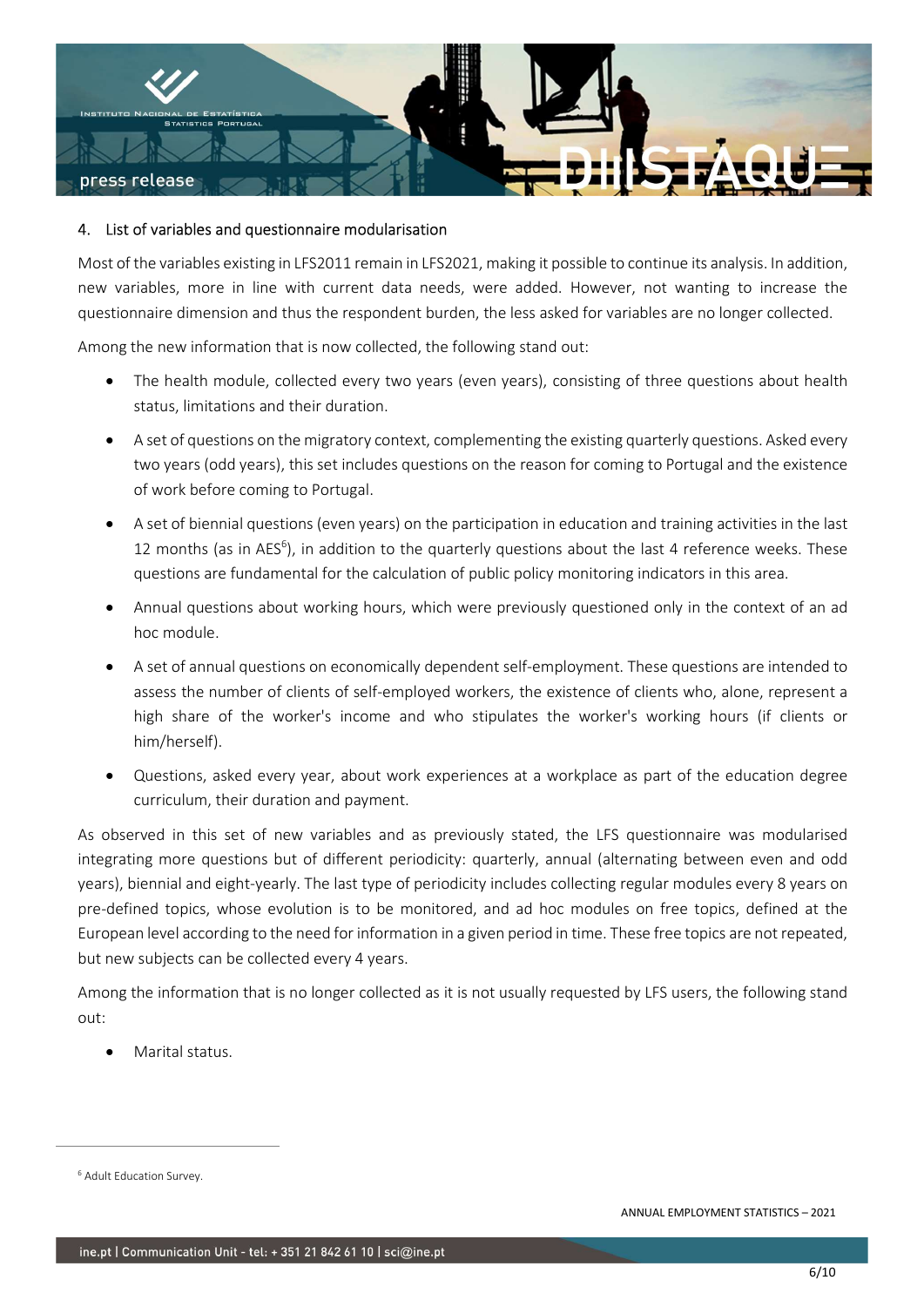

- The module on the situation a year earlier, which collected the place of residence, the labour status, the occupation status and the economic activity of the workplace. This information can be obtained by taking advantage of the longitudinal character of the LFS sample.
- The reason for working less or more hours than usual.
- The number of overtime hours worked. In LFS2021, only the number of hours worked more than usual during the week is asked, while the number of hours worked less on any day of the week is not discounted.
- To the employed population looking for another job is no longer asked:
	- o whether they are looking for a new job as an employee or as self-employed; at full or part-time.
	- o the reason for searching for a new job;
	- o if they are actively looking for a new job.

Finally, it should be noted that there is a reduced set of variables whose collection frequency has been reduced from quarterly to annual or biennial, as they refer to information of a more structural nature. Of this group, the following stand out:

- The reason why employees have a limited-time employment contract (now collected annually).
- The reason why part-time workers (underemployed or not) and non-employed persons who are not actively seeking work or who are not available to work in the reference period need to care for children or other dependent relatives (ill, disabled or elderly relatives) (annual).
- Questions about atypical schedules (shift, evening, night, Saturday or Sunday work) (biennial, odd years).
- Questions about the previous professional experience of non-employed persons (occupation, workplace economic activity, occupation status and existence of employees) (annual).
- The education and training field of study of the secondary education, post-secondary non-tertiary education or tertiary education degree completed (annual).

The availability of these variables is possible upon request and upon analysis of the reliability of the estimates obtained.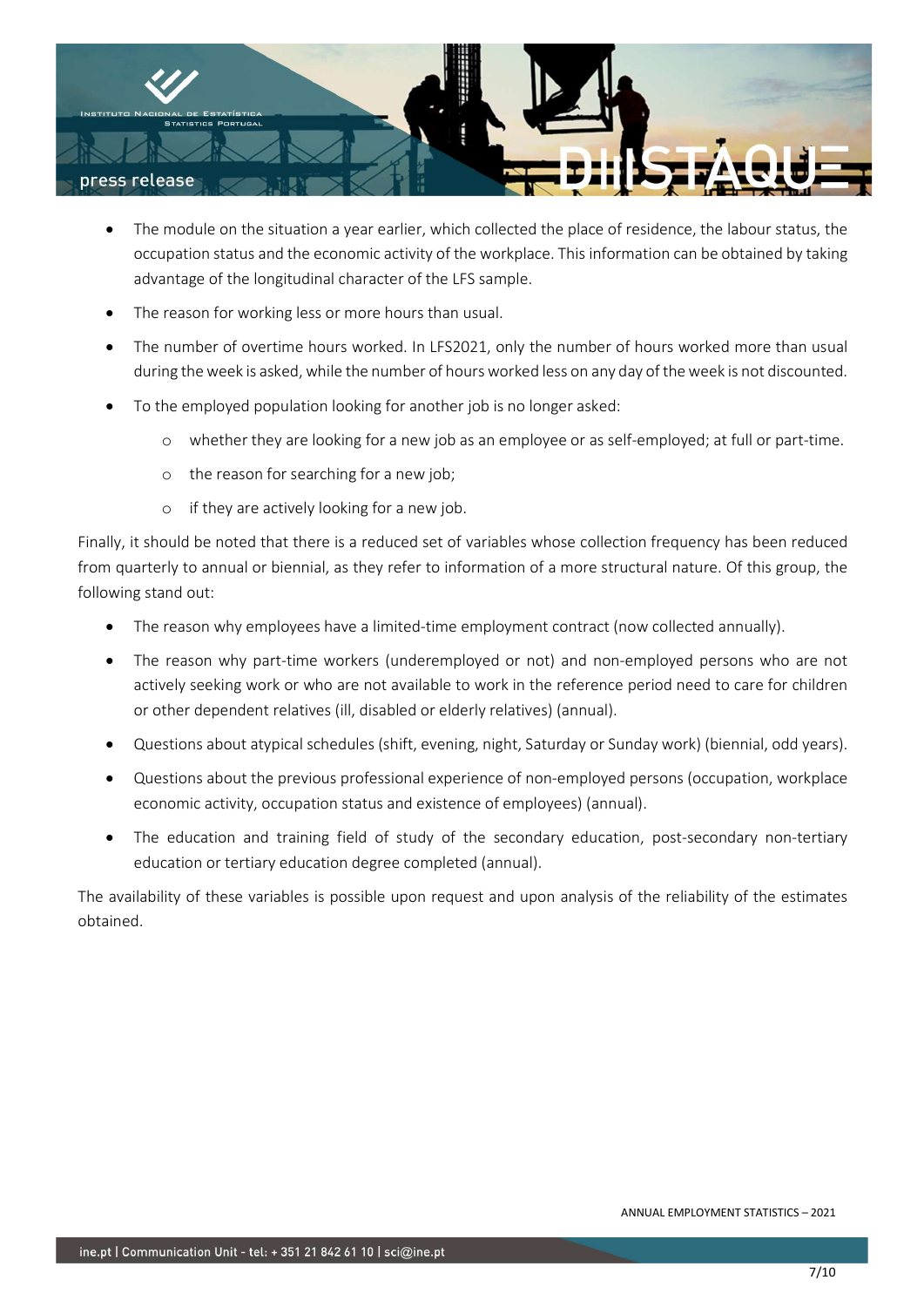

#### Table 2. Self-employed workers by economic and organizational dependence and several characterization variables

|                                                           | Table 2. Self-employed workers by economic and organizational dependence and several characterization variables<br>Annual sample 2021 |                               |                                 |                              |                                |
|-----------------------------------------------------------|---------------------------------------------------------------------------------------------------------------------------------------|-------------------------------|---------------------------------|------------------------------|--------------------------------|
| <b>Characterization variables</b>                         | <b>Total</b>                                                                                                                          | <b>Economic</b><br>dependence | <b>Economic</b><br>independence | Organizational<br>dependence | Organizational<br>independence |
|                                                           |                                                                                                                                       |                               | Thousands                       |                              |                                |
| <b>Total</b>                                              | 687.3                                                                                                                                 | 104.0                         | 583.3                           | 78.6                         | 608.7                          |
| Sex                                                       |                                                                                                                                       |                               |                                 |                              |                                |
| Males                                                     | 431.9                                                                                                                                 | 72.2                          | 359.7                           | 44.8                         | 387.2                          |
| Females                                                   | 255.4                                                                                                                                 | 31.8                          | 223.6                           | 33.8                         | 221.5                          |
| Age groups                                                |                                                                                                                                       |                               |                                 |                              |                                |
| 16-34 anos                                                | 63.2                                                                                                                                  | $19,3$ §                      | 43.9                            | 9,75                         | 53.5                           |
| 35-64 anos                                                | 533.3                                                                                                                                 | 73.8                          | 459.6                           | 58.5                         | 474.8                          |
| 65-89 anos                                                | 90.8                                                                                                                                  | $11,0$ §                      | 79.8                            | 10,45                        | 80.4                           |
| Highest completed level of education                      |                                                                                                                                       |                               |                                 |                              |                                |
| First and second stages of basic education (at most)      | 356.9                                                                                                                                 | 49.3                          | 307.7                           | 37.6                         | 319.3                          |
| Upper secondary and post-secondary non-tertiary education | 162.0                                                                                                                                 | 19,95                         | 142.2                           | $20,3$ §                     | 141.8                          |
| Tertiary education                                        | 168.4                                                                                                                                 | 34.9                          | 133.5                           | $20,7$ §                     | 147.6                          |
| Main activity (NACE Rev.2)                                |                                                                                                                                       |                               |                                 |                              |                                |
| Agriculture, forestry and fishing                         | 59.1                                                                                                                                  | 27.8                          | 31.3                            |                              | 58.5                           |
| Manufacturing, electricity, gas and water supply and      | 148.1                                                                                                                                 | 23.3                          | 124.8                           | $10,2$ §                     | 137.9                          |
| Services                                                  | 480.1                                                                                                                                 | 53.0                          | 427.2                           | 67.8                         | 412.3                          |
|                                                           |                                                                                                                                       |                               | %                               |                              |                                |
| <b>Total</b>                                              | 100.0                                                                                                                                 | 15.1                          | 84.9                            | 11.4                         | 88.6                           |
| Sex                                                       |                                                                                                                                       |                               |                                 |                              |                                |
| Males                                                     | 100.0                                                                                                                                 | 16.7                          | 83.3                            | 10.4                         | 89.7                           |
| Females                                                   | 100.0                                                                                                                                 | 12.5                          | 87.5                            | 13.2                         | 86.7                           |
| Age groups                                                |                                                                                                                                       |                               |                                 |                              |                                |
| 16-34 anos                                                | 100.0                                                                                                                                 | 30,55                         | 69.5                            | $15,3$ §                     | 84.7                           |
| 35-64 anos                                                | 100.0                                                                                                                                 | 13.8                          | 86.2                            | 11.0                         | 89.0                           |
| 65-89 anos                                                | 100.0                                                                                                                                 | $12,1$ §                      | 87.9                            | 11,55                        | 88.5                           |
| Highest completed level of education                      |                                                                                                                                       |                               |                                 |                              |                                |
| First and second stages of basic education (at most)      | 100.0                                                                                                                                 | 13.8                          | 86.2                            | 10.5                         | 89.5                           |
| Upper secondary and post-secondary non-tertiary education | 100.0                                                                                                                                 | 12,39                         | 87.8                            | $12,5$ §                     | 87.5                           |
| Tertiary education                                        | 100.0                                                                                                                                 | 20.7                          | 79.3                            | $12,3$ §                     | 87.6                           |
| Main activity (NACE Rev.2)                                |                                                                                                                                       |                               |                                 |                              |                                |
|                                                           |                                                                                                                                       |                               |                                 |                              |                                |
| Agriculture, forestry and fishing                         | 100.0                                                                                                                                 | 47.0                          | 53.0                            |                              | 99.0                           |
| Manufacturing, electricity, gas and water supply and      | 100.0                                                                                                                                 | 15.7                          | 84.3                            | 6,95                         | 93.1                           |
| Services                                                  | 100.0                                                                                                                                 | 11.0                          | 89.0                            | 14.1                         | 85.9                           |

#### Conventional signs:

§ Value with low reliability. X Not available.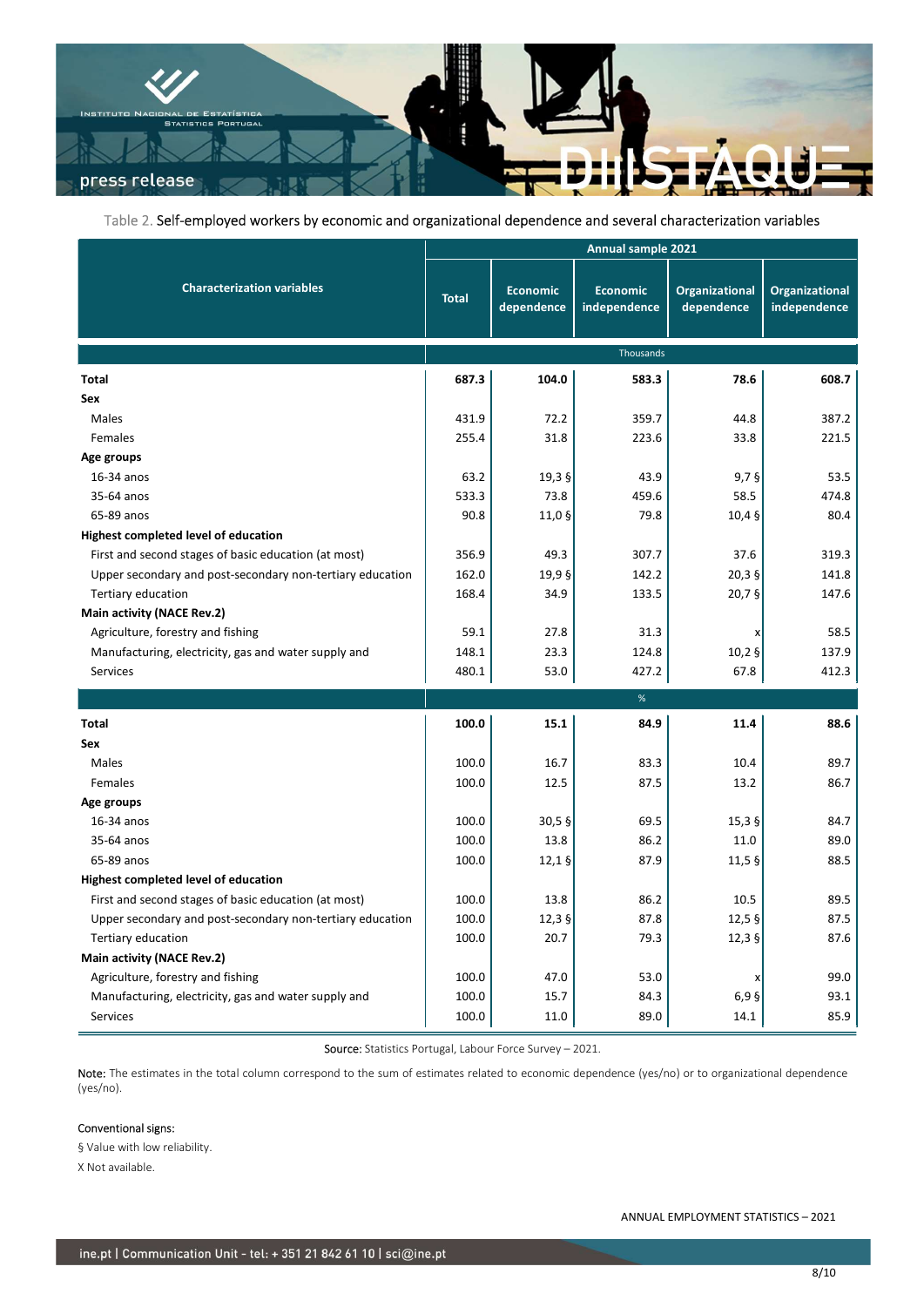

# TECHNICAL NOTE

The main purpose of the Labour Force Survey (LFS) is to characterise the population in terms of the labour market. It is a quarterly sample survey, addressed to families occupying the same dwelling in the national territory, which makes available quarterly and annual data.

Most of the characteristics observed in this survey report to the situation in one pre-defined week (from Monday to Sunday), known as reference week. The reference weeks are uniformly distributed throughout the quarters and years. The interviews usually take place in the week following the reference week.

The information is obtained directly, through computer-assisted interview. Until the first fortnight of March 2020, the data were collected by using a mixed data collection mode: the initial interview is done face-to-face by an interviewer visiting the household and the other five interviews are done by telephone if certain requirements are met. Following the COVID-19 pandemic and the measures adopted by the competent authorities, Statistics Portugal has decided, as of that date and until further notice, to suspend the face-to-face collection mode, replacing it exclusively with the telephone interview one.

The LFS sample is divided into six subsamples (rotations/waves), and in each quarter a subsample is replaced by a new one (selected under the same design) after being observed for six consecutive quarters. This rotation design introduces a longitudinal component, thus allowing the follow-up of persons who remain in the sample for a maximum period of one and a half year.

The subsampling strategy (wave approach) consists of taking advantage of the organization of the LFS sample in waves. This feature enables the construction of an annual microdata base composed of four subsamples corresponding to the wave that enters in the sample for the first time (new rotation) in each quarter. This means that, in each quarter, the annual, biennial and eight-yearly questions will be placed only in 1/6 of the quarterly sample's households (new rotation). In subsequent interviews, only quarterly questions will be applied to these households, regardless of the result of the first interview. Therefore, the microdata base with non-quarterly questions will only be complete after the end of the 4<sup>th</sup> quarter of each year.

This methodology makes it possible to reduce the statistical burden on families and, consequently, the interview time, as they only respond to the entire questionnaire in only one of the six survey quarters (in the quarter in which they enter the sample for the first time).

The weighting factors of persons in the subsample wave approach are adjusted to ensure their consistency with the weighting factors for the annual averages obtained from the complete sample at labour status level (employed, unemployed and inactive population), sex (male, female) and age groups (16-24, 25-34, 35-44, 45-54, 55-64).

Published data were calibrated by using the population estimates calculated from the final results of Census 2011.

Due to rounding, the totals in tables and diagrams do not always match the sum of parts.

For more detailed information consult the Labour Force Survey methodological document (only in Portuguese) available at the Statistics Portugal website.